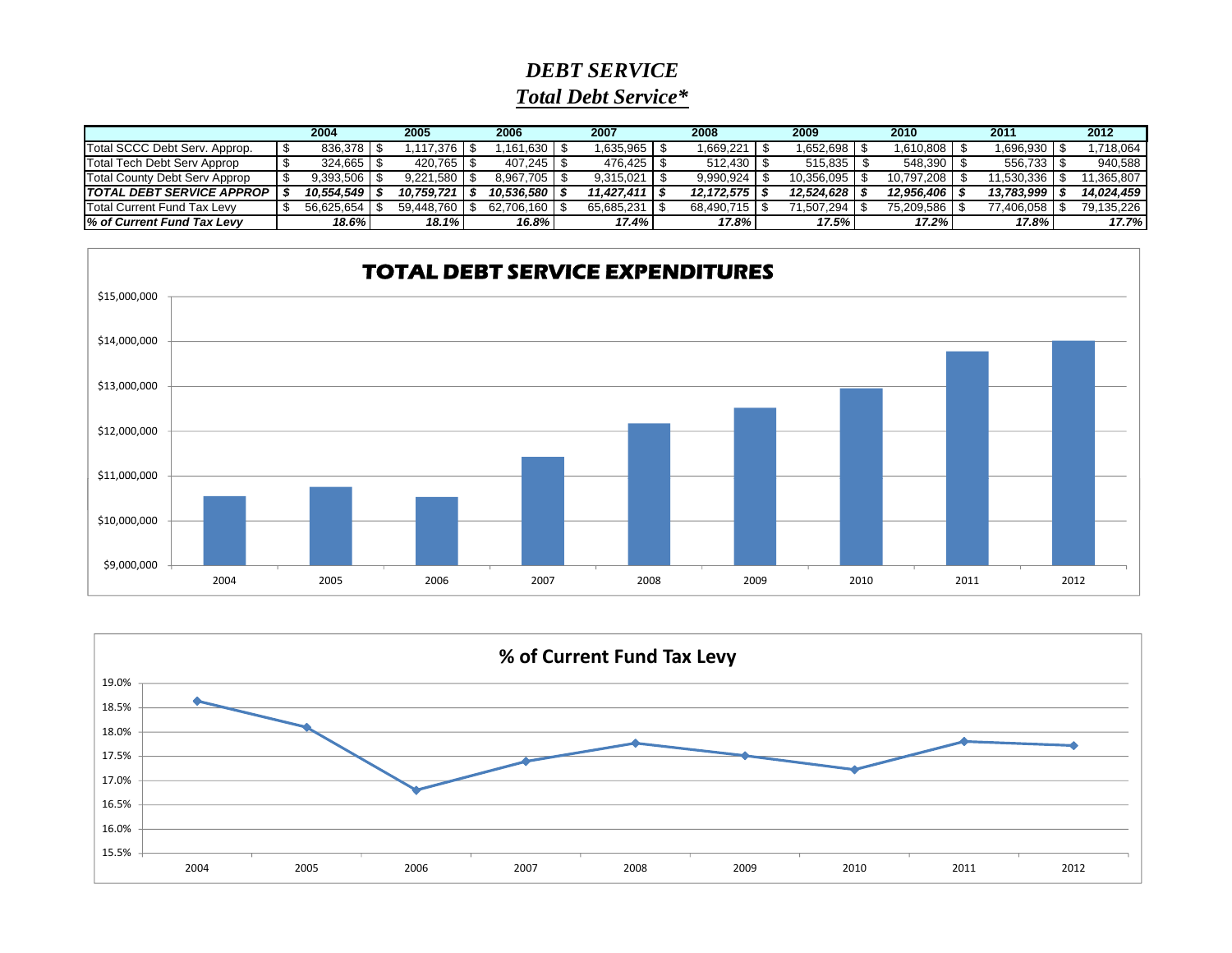

| <b>2013 BUDGET APPROPRIATION:</b> | 13,770,792     |
|-----------------------------------|----------------|
| 2012 Budget Appropriation         | 4,459<br>LOQ 1 |
| \$ Change                         | (253, 667)     |
| % Change:                         | 1.8%           |

| 2013 Budget Appropriation    | 13.770.792 |
|------------------------------|------------|
|                              |            |
| 2004 Budget Appropriation    | 10.554.549 |
|                              |            |
| \$ Change                    | 3,216,243  |
| % Change                     | 30.5%      |
|                              |            |
| Projected % of 2013 Tax Levy | 17.0%      |
|                              |            |

\*Does not include portion of SCCC Chapter 12 debt paid by State of NJ

126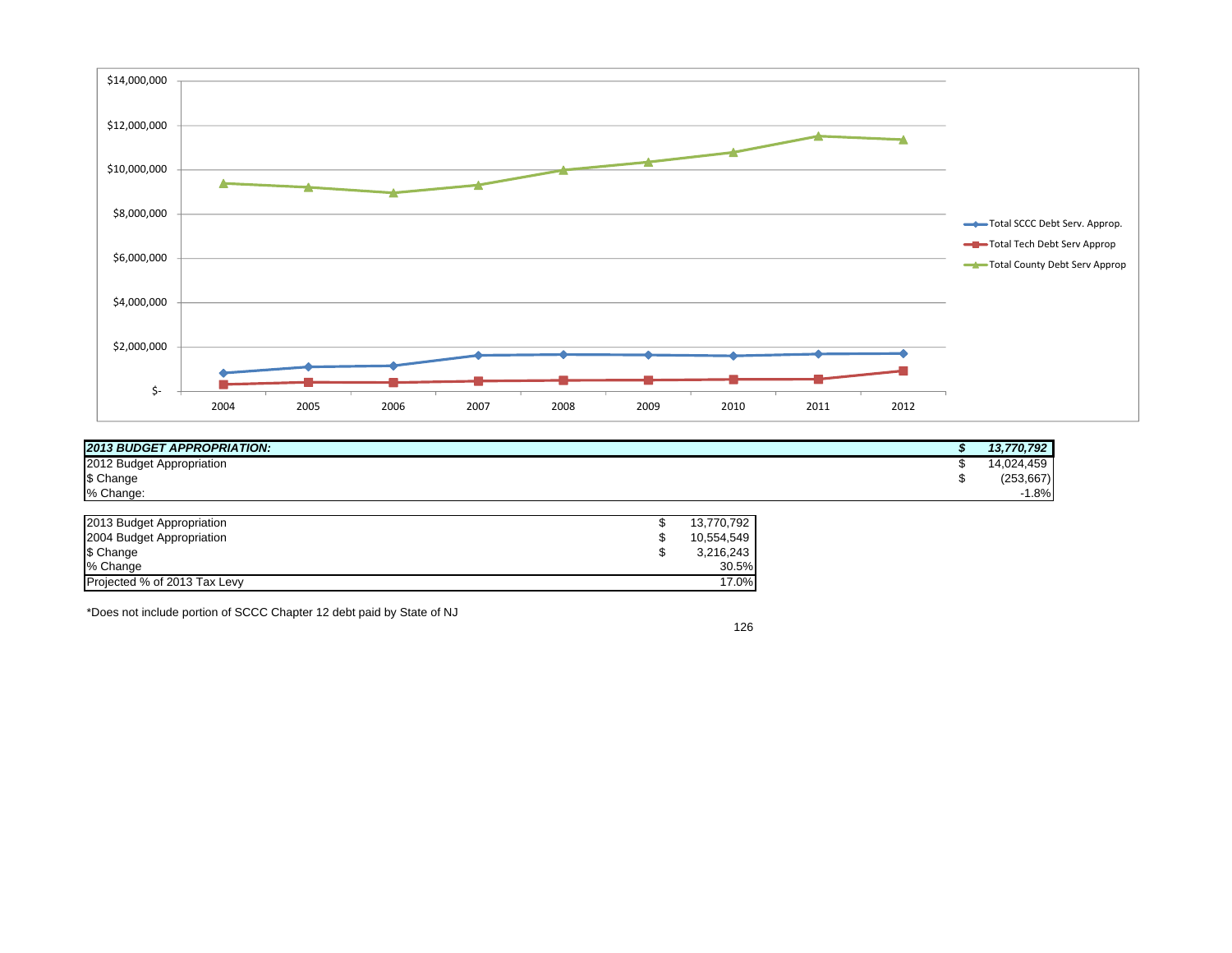## *DEBT SERVICE County Debt Service*

|                               | 2004 |              |  | 2005       |  | 2006       |  | 2007       |  | 2008       |  | 2009       |  | 2010       |  | 2011       |  | 2012         |
|-------------------------------|------|--------------|--|------------|--|------------|--|------------|--|------------|--|------------|--|------------|--|------------|--|--------------|
| Principal                     |      | 6,865,000    |  | 6.710.000  |  | 6,350,000  |  | 6,605,000  |  | 7,505,000  |  | 8,075,000  |  | 8,578,000  |  | 9,565,000  |  | 9,035,000    |
| <b>Interest</b>               |      | 2,246,254    |  | 2,504,270  |  | 2,227,588  |  | 2,612,915  |  | 2,478,920  |  | 2,186,593  |  | 1,899,348  |  | ,965,336   |  | 571,807      |
| <b>BAN</b> Interest           |      | 274,840      |  |            |  | 382,909    |  | 90,000     |  |            |  | 87,600     |  | 319,860    |  |            |  | 759,000      |
| <b>EDA Loan Prinicpal</b>     |      | 6,800        |  | 6,800      |  | 6,800      |  | 6,800      |  | 6,800      |  | 6,800      |  |            |  |            |  |              |
| <b>EDA Loan Interest</b>      |      | 612          |  | $510$   \$ |  | 408        |  | 306        |  | 204        |  | 102        |  |            |  |            |  |              |
| Total County Debt Serv Approp |      | 9.393.506    |  | 9.221.580  |  | 8.967.705  |  | 9,315,021  |  | 9,990,924  |  | 10,356,095 |  | 10,797,208 |  | 11.530.336 |  | \$11,365,807 |
| <b>Total Current Fund Tax</b> |      | \$56,625,654 |  | 59.448.760 |  | 62.706.160 |  | 65,685,231 |  | 68,490,715 |  | 1,507,294  |  | 75,209,586 |  | 77,406,058 |  | \$79,135,226 |
| 1% of Current Fund Tax        |      | 16.6%        |  | 15.5%      |  | 14.3%      |  | 14.2%      |  | 14.6%      |  | 14.5%      |  | 14.4%      |  | 14.9%      |  | 14.4%        |